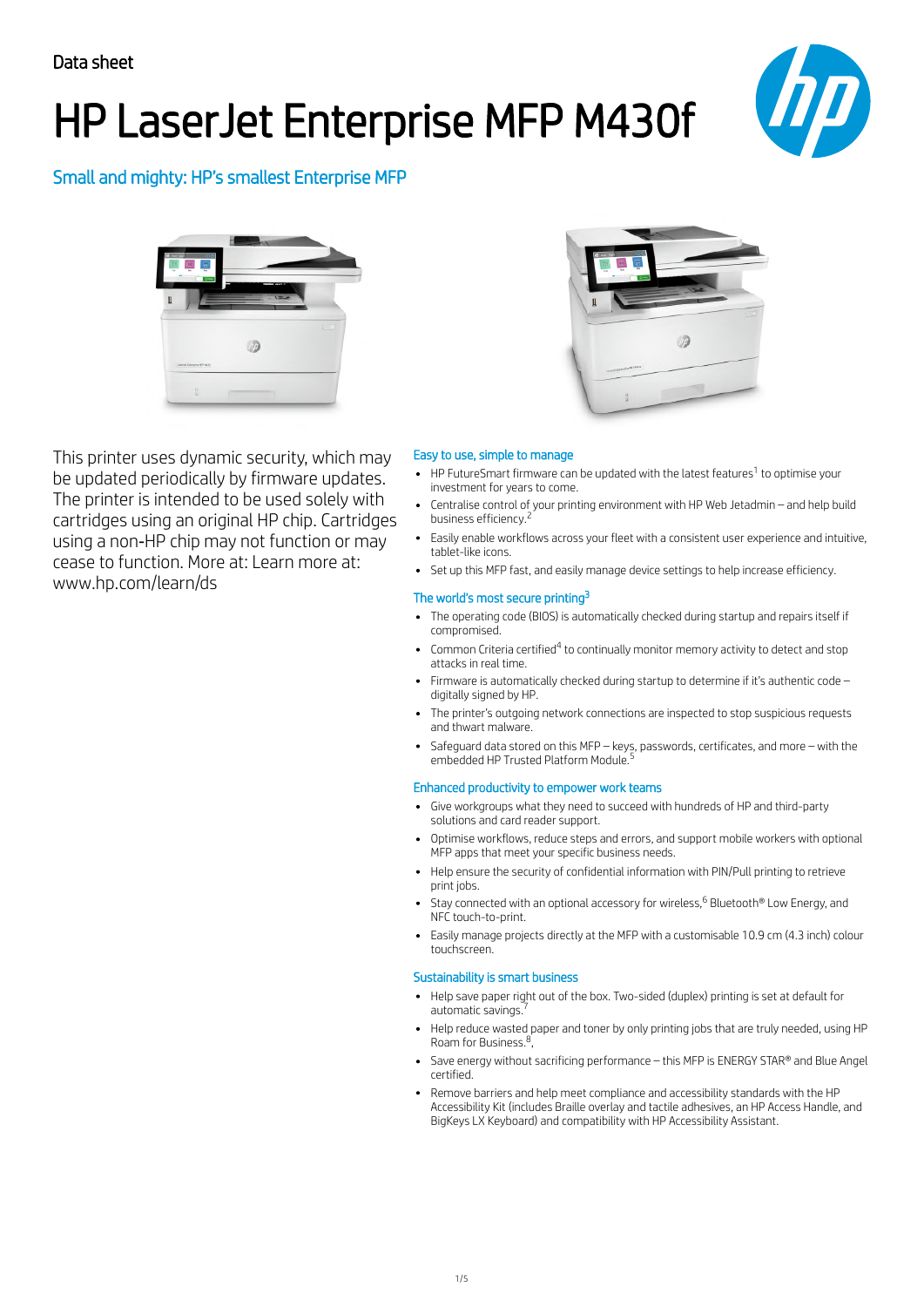## Product walkaround

### HP LaserJet Enterprise MFP M430f shown

- 1. 10.9 cm colour touchscreen
- 2. Easy-access USB port
- 3. 150 sheet output bin
- 4. Automatic two-sided printing (default)
- 5. 100 sheet multipurpose input tray 1
- 6. 250 sheet input tray 2
- 7. 50 sheet automatic document feeder (ADF)
- 8. Convenient front on/off switch
- 9. Right door, access to print path
- 10. Front door, access to Original HP Toner cartridges with JetIntelligence
- 11. Hi-Speed USB 2.0 port for third-party devices
- 12. Hi-Speed USB 2.0 printing port
- 13. Gigabit Ethernet network port



# Accessories, Supplies and Support

| <b>Supplies</b>     | <b>CF259A</b> HP 59A Black Original Laser Jet Toner Cartridge (3,000 pages)                                                                                                                                                                                                                                                                                                                                                                                                                                                                                                                                                                                                                                                                                                                                                                |
|---------------------|--------------------------------------------------------------------------------------------------------------------------------------------------------------------------------------------------------------------------------------------------------------------------------------------------------------------------------------------------------------------------------------------------------------------------------------------------------------------------------------------------------------------------------------------------------------------------------------------------------------------------------------------------------------------------------------------------------------------------------------------------------------------------------------------------------------------------------------------|
|                     | CF259X HP 59X High Yield Black Original Laser Jet Toner Cartridge (10,000 pages)                                                                                                                                                                                                                                                                                                                                                                                                                                                                                                                                                                                                                                                                                                                                                           |
| Accessories         | 2MU47A HP Accessibility Assistant                                                                                                                                                                                                                                                                                                                                                                                                                                                                                                                                                                                                                                                                                                                                                                                                          |
|                     | 2TD64A HP Accessibility Kit                                                                                                                                                                                                                                                                                                                                                                                                                                                                                                                                                                                                                                                                                                                                                                                                                |
|                     | 3JN69A HP Jetdirect 3100w BLE/NFC/Wireless Accessory                                                                                                                                                                                                                                                                                                                                                                                                                                                                                                                                                                                                                                                                                                                                                                                       |
|                     | 40L32A HP Legic Secure USB Reader                                                                                                                                                                                                                                                                                                                                                                                                                                                                                                                                                                                                                                                                                                                                                                                                          |
|                     | 8FP31A HP Jetdirect LAN Accessory                                                                                                                                                                                                                                                                                                                                                                                                                                                                                                                                                                                                                                                                                                                                                                                                          |
|                     | D9P29A HP LaserJet Pro 550-sheet Feeder Tray                                                                                                                                                                                                                                                                                                                                                                                                                                                                                                                                                                                                                                                                                                                                                                                               |
|                     | X3D03A HP Universal USB Proximity Card Reader                                                                                                                                                                                                                                                                                                                                                                                                                                                                                                                                                                                                                                                                                                                                                                                              |
|                     | Y7C05A HP HIP2 Keystroke Reader                                                                                                                                                                                                                                                                                                                                                                                                                                                                                                                                                                                                                                                                                                                                                                                                            |
| Service and Support | U11D7E HP 3 year Next Business Day LaserJet Enterprise MFP M43x service<br>U11D8E HP 4 year Next Business Day Laser Jet Enterprise MFP M43x service<br>U11D9E HP 5 year Next Business Day Laser Jet Enterprise MFP M43x service<br><b>U11DME</b> HP 3 year Channel Parts Only Laser Jet Enterprise MFP M43x service<br>U11DNE HP 4 year Channel Parts Only Laser Jet Enterprise MFP M43x service<br>U11DQE HP 5 year Channel Parts Only LaserJet Enterprise MFP M43x service<br>U11DRPE HP 1 year Post Warranty NBD Laser Jet Enterprise MFP M43x service<br>U11DSPE HP 2 year Post Warranty Next Business Day Laser Jet Enterprise MFP M43x service<br>U11DZPE HP 1 year Post Warranty Channel Parts Only LaserJet Enterprise MFP M43x service<br>U11EOPE HP 2 year Post Warranty Channel Parts Only LaserJet Enterprise MFP M43x service |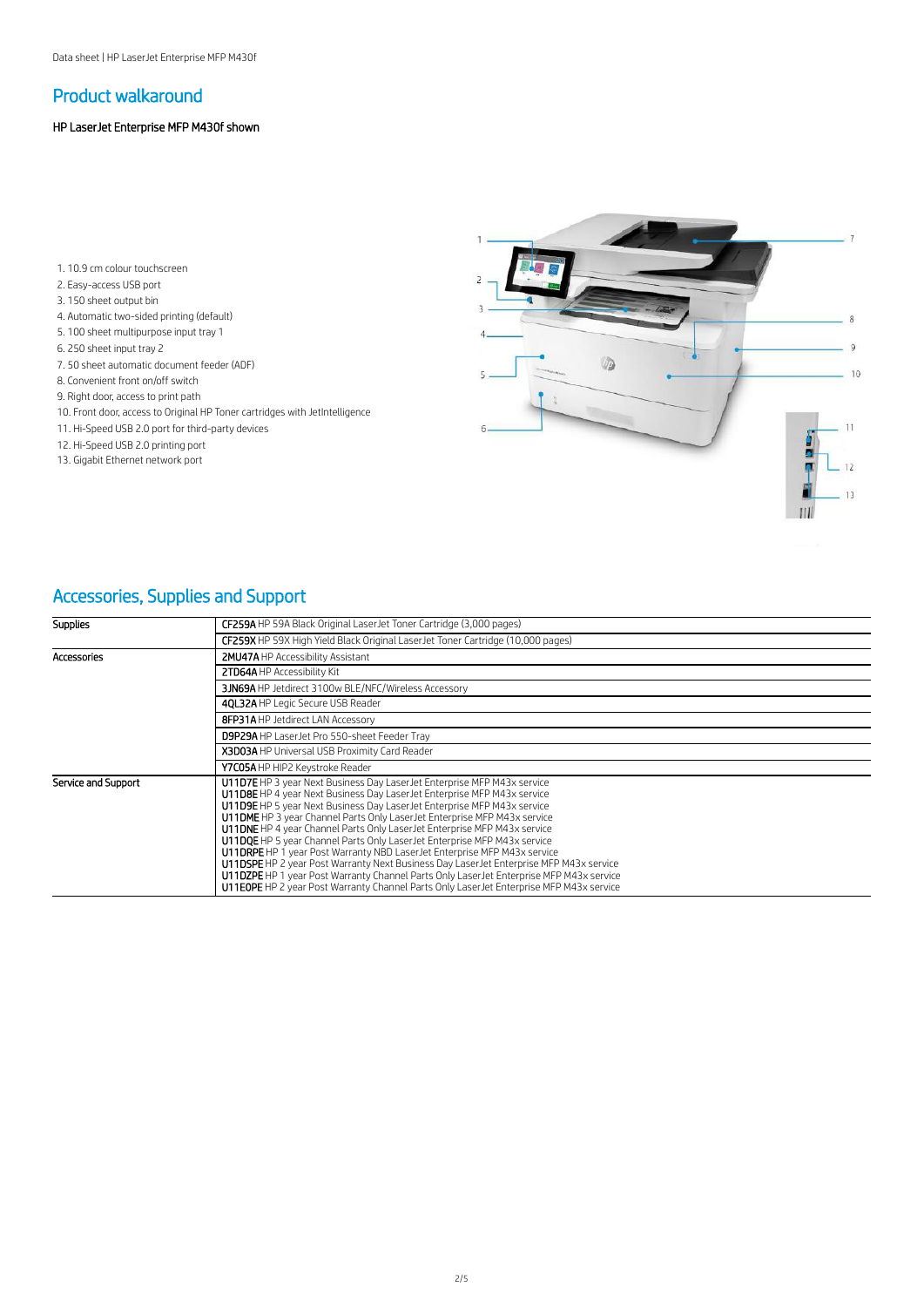## Technical specifications

| Model                                   | HP LaserJet Enterprise MFP M430f                                                                                                                                                                                                                                                                                                                                                                                                                                                                                |
|-----------------------------------------|-----------------------------------------------------------------------------------------------------------------------------------------------------------------------------------------------------------------------------------------------------------------------------------------------------------------------------------------------------------------------------------------------------------------------------------------------------------------------------------------------------------------|
| Product number                          | 3P755A                                                                                                                                                                                                                                                                                                                                                                                                                                                                                                          |
| <b>Functions</b>                        | Print, copy, scan, fax                                                                                                                                                                                                                                                                                                                                                                                                                                                                                          |
| Control panel                           | 10.9 cm Colour Capacitive Touch Control Panel                                                                                                                                                                                                                                                                                                                                                                                                                                                                   |
| Print                                   |                                                                                                                                                                                                                                                                                                                                                                                                                                                                                                                 |
| Print technology                        | Laser                                                                                                                                                                                                                                                                                                                                                                                                                                                                                                           |
| Print speed <sup>1</sup>                | Black (A4, normal): Up to 38 ppm (default); Up to 40 ppm (HP high speed mode);<br>Black (A4, duplex): Up to 31 ipm;                                                                                                                                                                                                                                                                                                                                                                                             |
| First page out <sup>2</sup>             | Black (A4, ready): As fast as 6.5 sec;<br>Black (A4, sleep): As fast as 8.8 sec;                                                                                                                                                                                                                                                                                                                                                                                                                                |
| Print resolution                        | <b>Black (best)</b> : Up to 1200 x 1200 dpi;<br>Technology: 300 dpi, 600 dpi, HP FastRes 1200, HP ProRes 1200;                                                                                                                                                                                                                                                                                                                                                                                                  |
| Monthly duty cycle                      | Up to 100,000 pages A4; Recommended monthly page volume: 900 to 4,800 Pages                                                                                                                                                                                                                                                                                                                                                                                                                                     |
| Printer smart software features         | Print preview, duplex printing, print multiple pages per sheet (2, 4, 6, 9, 16), collation, watermarks, store print jobs, easy-access USB                                                                                                                                                                                                                                                                                                                                                                       |
| Standard print languages                | HP PCL 6, HP PCL 5, HP PostScript level 3 emulation, native PDF printing (v 1.7), Apple AirPrint™                                                                                                                                                                                                                                                                                                                                                                                                               |
| Fonts and typefaces                     | 105 internal TrueType fonts scalable in HP PCL, 92 internal scalable fonts in HP PostScript Level 3 emulation (Euro symbol built-in); 1 internal Unicode Fonts (Andale<br>Mono World Type); 2 Internal Windows Vista 8 Fonts (Calibri, Cambria); Additional font solutions available via third-party flash memory cards; HP LaserJet Fonts and<br>IPDS Emulation available at Http://www.hp.com/go/laserjetfonts                                                                                                |
| Print area                              | Print margins Top: 2 mm, Bottom: 2 mm, Left: 2 mm, Right: 2 mm; Maximum print area : 212 x 352 mm                                                                                                                                                                                                                                                                                                                                                                                                               |
| Duplex printing                         | Automatic (default)                                                                                                                                                                                                                                                                                                                                                                                                                                                                                             |
| Copy                                    |                                                                                                                                                                                                                                                                                                                                                                                                                                                                                                                 |
| Copy speed                              | Black (A4): Up to 29 cpm                                                                                                                                                                                                                                                                                                                                                                                                                                                                                        |
| Scan                                    |                                                                                                                                                                                                                                                                                                                                                                                                                                                                                                                 |
| Scan speed <sup>3</sup>                 | Normal (A4): Up to 29 ppm/46 ipm (black and white) ; Duplex (A4): Up to 46 ipm (black and white)                                                                                                                                                                                                                                                                                                                                                                                                                |
| Scanner specifications                  | Scanner type Flatbed, ADF; Scan technology: Contact Image Sensor (CIS); Twain version: Version 2.1; Duplex ADF scanning: Yes, single pass duplexing ADF; Scan size<br>maximum (flatbed, ADF): 216 x 297 mm; Optical scan resolution: Up to 600 dpi                                                                                                                                                                                                                                                              |
| Scanner advanced features               | Optimise text/picture; Image adjustments; Job build; Output quality setting; Selectable scan resolution 75 to 600 dpi; Auto detect colour; Edge Erase; Job notification;<br>Blank page suppression; HP Quick Sets; HP EveryPage; Auto orientation; Embedded Optical Character Recognition (OCR); Auto crop to page; Auto-tone                                                                                                                                                                                   |
| Recommended monthly scan volume         | 900 to 4800                                                                                                                                                                                                                                                                                                                                                                                                                                                                                                     |
| Scannable area                          | Maximum media size (flatbed): 216 x 297 mm : Minimum media size (ADF): 127 x 178 mm Maximum media size (ADF): 216 x 356 mm                                                                                                                                                                                                                                                                                                                                                                                      |
| Bit depth/ Grey scale levels            | 24-bit / 256                                                                                                                                                                                                                                                                                                                                                                                                                                                                                                    |
| Digital sending                         | Standard: Scan to E-mail: Save-to-Network Folder: Save-to-USB drive: Send to FTP: Send to Internet Fax: Local Address Book: SMTP over SSL: Blank Page Removal:<br>Edge Erase; Auto Colour Sense; Auto Crop To Content; Compact PDF                                                                                                                                                                                                                                                                              |
| Fax                                     |                                                                                                                                                                                                                                                                                                                                                                                                                                                                                                                 |
| $Fax^4$                                 | Yes, 33.6 kbps                                                                                                                                                                                                                                                                                                                                                                                                                                                                                                  |
| Fax specifications                      | Fax memory: Dependent on the amount of available disk space; Fax resolution: Standard: 203 x 98 dpi; Fine: Up to 203 x 196 dpi; 256 levels of gray; Superfine: Up to<br>200 x 392 or 300 x 300 dpi; 256 levels of gray; Quick dialing: Up to 1000 numbers; Telecom compliance: Telecom Wired: ES 203 021-2 v2.1.2; ES 203 021-3 v2.1.2.<br>Other Telecom approvals as required by individual countries.                                                                                                         |
| Fax smart software features             | Stored faxes; Fax archiving; Fax forwarding; Scale to fit; Fax address book; LAN/Internet fax; Fax number confirmation; Holiday fax schedule                                                                                                                                                                                                                                                                                                                                                                    |
| Processor speed                         | 800 MHz                                                                                                                                                                                                                                                                                                                                                                                                                                                                                                         |
| Connectivity                            |                                                                                                                                                                                                                                                                                                                                                                                                                                                                                                                 |
| Standard                                | 2 Hi-Speed USB 2.0 Host; 1 Hi-Speed USB 2.0 Device; 1 Gigabit Ethernet 10/100/1000T network; 1 Fax                                                                                                                                                                                                                                                                                                                                                                                                              |
| <b>Optional</b>                         | HP Jetdirect LAN Accessory 8FP31A; HP Jetdirect 3100w BLE/NFC/Wireless Accessory 3JN69A                                                                                                                                                                                                                                                                                                                                                                                                                         |
| Wireless                                | Optional, enabled with purchase of a wireless hardware accessory. Dual band Wireless Station and Wi-Fi Direct functionality available with HP Jetdirect 3100w<br>BLE/NFC/Wireless Accessory 3JN69A                                                                                                                                                                                                                                                                                                              |
| Mobile printing capability <sup>5</sup> | HP ePrint; Apple AirPrint™; Mopria™ Certified; Wi-Fi® Direct Printing; NFC Touch-to-print (optional); Roam capable for easy printing; PrinterOn Print                                                                                                                                                                                                                                                                                                                                                           |
| Supported network protocols             | Via built-in networking solution: TCP/IP, IPv4, IPv6; Print: TCP-IP port 9100 Direct Mode, LPD, Web Services Printing, IPP 2.0, Apple AirPrint™, HP ePrint: Discovery: SLP,<br>Boniour, Web Services Discovery: IP Config: IPv4 (BootP, DHCP, AutoIP, Manual), IPv6 (Stateless Link-Local and via Router, Statefull via DHCPv6); Management:<br>SNMPv2/v3, HTTP/HTTPS, Syslog; Security: SNMPv3, SSL Cert Management, IPSec(IKEv1 and IKEv2), Firewall, 802.1x                                                  |
| Network capabilities                    | Yes, via HP Jetdirect Ethernet embedded print server (standard) which supports: 10Base-T, 100Base-Tx, 1000Base-T; 802.3az (EEE) support on Fast Ethernet and Gig<br>Links; IPsec (standard); 802.11a/b/g/n wireless networking (Optional); Second Ethernet port (Optional).                                                                                                                                                                                                                                     |
| Hard disk                               | Not available on this product                                                                                                                                                                                                                                                                                                                                                                                                                                                                                   |
| Memory                                  | Standard: 2 GB ; Maximum: 2 GB                                                                                                                                                                                                                                                                                                                                                                                                                                                                                  |
| Media handling                          |                                                                                                                                                                                                                                                                                                                                                                                                                                                                                                                 |
| Number of paper trays                   | Standard: 2 ; Maximum: 3                                                                                                                                                                                                                                                                                                                                                                                                                                                                                        |
| Media types                             | Paper (plain, ecoefficient, light, heavy, bond, coloured, pre-printed, pre-punched, recycled, rough); Envelopes; Labels                                                                                                                                                                                                                                                                                                                                                                                         |
| Media size                              | Custom (metric): Tray 1: 76 x 127 to 216 x 356 mm; Tray 2: 105 x 148 to 216 x 356 mm; Optional Tray: 105 x 148 to 216 x 356 mm<br>Supported (metric): Tray 1: A4, RA4, A5, B5 (JIS), B6 (JIS), 10 x 15 cm, A6, 16K, envelopes (B5, C5 ISO, C6, DL ISO); Custom: 76 x 127 to 216 x 356 mm; Tray 2: A4;<br>RA4; A5; B5 (JIS); B6 (JIS); A6; 16K; 105 x 148 to 216 x 356 mm; Optional Tray 3: A4; RA4; A5; B5 (JIS); B6 (JIS); A6; 16K; 105 x 148 to 216 x 356 mm<br><b>ADF:</b> Oficio; Statement; A4; RA4; A5;B5 |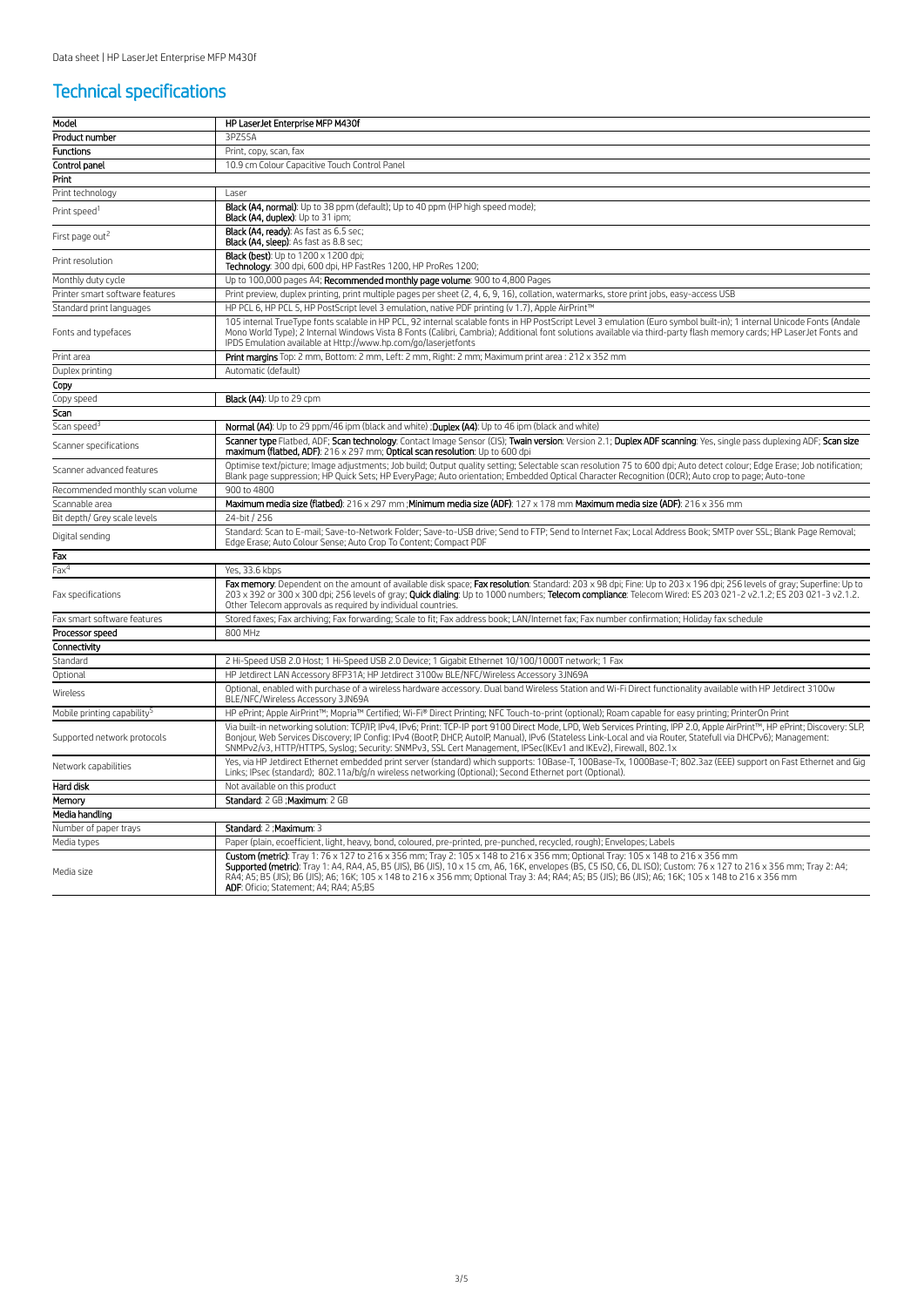| Model                                      | HP LaserJet Enterprise MFP M430f                                                                                                                                                                                                                                                                                                                                                                                                                                                                                                                                                                                                                                                                                                                                                                                                                                                                                                                                                                                                                             |
|--------------------------------------------|--------------------------------------------------------------------------------------------------------------------------------------------------------------------------------------------------------------------------------------------------------------------------------------------------------------------------------------------------------------------------------------------------------------------------------------------------------------------------------------------------------------------------------------------------------------------------------------------------------------------------------------------------------------------------------------------------------------------------------------------------------------------------------------------------------------------------------------------------------------------------------------------------------------------------------------------------------------------------------------------------------------------------------------------------------------|
| Product number                             | 3PZ55A                                                                                                                                                                                                                                                                                                                                                                                                                                                                                                                                                                                                                                                                                                                                                                                                                                                                                                                                                                                                                                                       |
| Media handling                             | Standard input: 100 sheet tray 1, 250 sheet input tray 2; 50 sheet Automatic Document Feeder (ADF)<br>Standard output: 150 sheet output bin<br>Optional input: Optional third 550 sheet tray<br>ADF: Standard, 50 sheets                                                                                                                                                                                                                                                                                                                                                                                                                                                                                                                                                                                                                                                                                                                                                                                                                                     |
| Media weight                               | Tray 1:60 to 175 g/m <sup>2</sup> ; Tray 2, optional 550 sheet tray 3:60 to 120 g/m <sup>2</sup>                                                                                                                                                                                                                                                                                                                                                                                                                                                                                                                                                                                                                                                                                                                                                                                                                                                                                                                                                             |
| Input capacity                             | Trav 1: Sheets: 100: Envelopes: 10<br>Tray 2: Sheets: 250<br>Tray 3: Sheets: 550 (optional)<br>Maximum: Up to 10 envelopes<br>ADF: Standard, 50 sheets                                                                                                                                                                                                                                                                                                                                                                                                                                                                                                                                                                                                                                                                                                                                                                                                                                                                                                       |
| Output capacity                            | Standard: Up to 150 sheets<br>Envelopes: Up to 10 envelopes<br>Maximum: Up to 150 sheets                                                                                                                                                                                                                                                                                                                                                                                                                                                                                                                                                                                                                                                                                                                                                                                                                                                                                                                                                                     |
| Compatible operating systems               | Windows Client OS (32/64-bit): Win10, Win8.1, Win7 Ultimate; Mobile OS: iOS, Android; Mac: Apple® MacOS High Sierra v10.13, Apple® MacOS Mojave v10.14, Apple®<br>MacOS Catalina v10.15; Discrete PCL6 Printer Driver: For more information on the supported operating systems go to http://www.support.hp.com, enter your product<br>name and search, click on User Guides and enter your product name and search for User Guide, search for your (Product Name) - User Guide, Search for the Supported<br>Operating Systems section, UPD PCL6 / PS Printer Drivers; Supported Operating systems: For more information on the supported operating systems see<br>http://www.hp.com/go/upd                                                                                                                                                                                                                                                                                                                                                                   |
| Compatible network operating systems       | Windows Server 2008 R2 64-bit, Windows Server 2008 R2 64-bit (SP1), Windows Server 2012 64-bit, Windows Server 2012 R2 64-bit, Windows Server 2016 64-bit,<br>Windows Server 2019 64-bit, Citrix Server 6.5, Citrix XenApp & XenDesktop 7.6, Novell iPrint server; Citrix Ready Kit Certification: Up to Citrix Server 7.18, for more<br>information see http://www.citrixready.citrix.com; Linux: For more information see http://www.developers.hp.com/hp-linux-imaging-and-printing; Unix: For more<br>information see http://www.hp.com/go/unixmodelscripts                                                                                                                                                                                                                                                                                                                                                                                                                                                                                              |
| Minimum system requirements                | Windows: 2 GB available hard disk space Internet connection or USB port Internet browser. For additional OS hardware requirements see http://www.microsoft.com<br>Mac: 2 GB available hard disk space Internet connection or USB port Internet browser. For additional OS hardware requirements see http://www.apple.com                                                                                                                                                                                                                                                                                                                                                                                                                                                                                                                                                                                                                                                                                                                                     |
| Software included                          | No software solutions are included in the Box only on http://www.hp.com or http://www.123.hp.com                                                                                                                                                                                                                                                                                                                                                                                                                                                                                                                                                                                                                                                                                                                                                                                                                                                                                                                                                             |
| Security management                        | Identity management: Kerberos authentication, LDAP authentication, 1000 user PIN codes, Optional HP and 3rd party advanced authentication solutions (e.g., badge<br>readers); Network: IPsec/firewall with Certificate, Pre-shared Key, Kerberos authentication, Supports WJA-10 IPsec configuration Plug-in, 802.1X authentication (EAP-<br>PEAP; EAP-TLS), SNMPv3, HTTPS, Certificates, Access Control List; Data: Storage Encryption, Encrypted PDF & Email (uses FIPS 140 validated cryptographic libraries<br>from Microsoft), SSL/TLS (HTTPS), Encrypted Credentials; Device: HP Sure Start Secure Boot (BIOS Integrity Checking with self-healing capability), Intrusion Detection<br>(Constant in-device monitoring for attacks), Whitelisting (loads only known good code), Embedded Trusted Platform Module, HP Connection Inspector, Security lock<br>slot, USB port disablement; Security management: Compatible with HP JetAdvantage Security Manager, Device Security Syslog Messages processed and accessible in<br>Arcsight and Splunk SIEMs |
| Printer management                         | HP Printer Assistant, HP Web JetAdmin Software, HP JetAdvantage Security Manager, HP SNMP Proxy Agent (Part of HP WebJetAdmin), HP WS Pro Proxy Agent (Part of<br>HP WebJetAdmin), Printer Administrator Resource Kit for HP Universal Print Driver (Driver Configuration Utility - Driver Deployment Utility - Managed Printing<br>Administrator):                                                                                                                                                                                                                                                                                                                                                                                                                                                                                                                                                                                                                                                                                                          |
| Dimensions and weight                      |                                                                                                                                                                                                                                                                                                                                                                                                                                                                                                                                                                                                                                                                                                                                                                                                                                                                                                                                                                                                                                                              |
| Printer dimensions $(W \times D \times H)$ | Minimum 420 x 390 x 323 mm :<br>Maximum: 453 x 839 x 577 mm (printer fully opened)                                                                                                                                                                                                                                                                                                                                                                                                                                                                                                                                                                                                                                                                                                                                                                                                                                                                                                                                                                           |
| Package dimensions (W x D x H)             | 497 x398 x 490 mm                                                                                                                                                                                                                                                                                                                                                                                                                                                                                                                                                                                                                                                                                                                                                                                                                                                                                                                                                                                                                                            |
| Printer weight                             | 13.01 kg                                                                                                                                                                                                                                                                                                                                                                                                                                                                                                                                                                                                                                                                                                                                                                                                                                                                                                                                                                                                                                                     |
| Package weight                             | 14.7 kg                                                                                                                                                                                                                                                                                                                                                                                                                                                                                                                                                                                                                                                                                                                                                                                                                                                                                                                                                                                                                                                      |
| Operating environment                      | Temperature: 15 to 32.5°C<br>Humidity: 10 to 90% RH                                                                                                                                                                                                                                                                                                                                                                                                                                                                                                                                                                                                                                                                                                                                                                                                                                                                                                                                                                                                          |
| Storage conditions                         | Temperature: - 20 to 40°C                                                                                                                                                                                                                                                                                                                                                                                                                                                                                                                                                                                                                                                                                                                                                                                                                                                                                                                                                                                                                                    |
| <b>Acoustics</b>                           | Acoustic power emissions: 6.4 B(A) at 38 ipm<br>Acoustic pressure emissions: 54 dB(A) at 38 ipm                                                                                                                                                                                                                                                                                                                                                                                                                                                                                                                                                                                                                                                                                                                                                                                                                                                                                                                                                              |
| Power                                      | Requirements: 220 to 240 VAC (+/- 10%), 50/60Hz (+/- 3 Hz) (Not dual voltage, power supply varies by part number with # Option code identifier);<br>Consumption: 525 watts (active printing), 10.1 watts (ready), 1.2 watts (sleep), 0.08 watts (auto-off/manual-on), 0.08 watts (manual off);<br>Typical Electricity Consumption (TEC) <sup>6</sup> : Blue Angel: 1.222 kWh/week; Energy Star 3.0: 0.463 kWh/week;<br>Power supply type: Internal (Built-in) power supply;                                                                                                                                                                                                                                                                                                                                                                                                                                                                                                                                                                                  |
| Energy savings feature technology          | HP Auto-On/Auto-Off Technology; Instant-on Technology; Instant-on Copy                                                                                                                                                                                                                                                                                                                                                                                                                                                                                                                                                                                                                                                                                                                                                                                                                                                                                                                                                                                       |
| Certifications <sup>7</sup>                | CISPR 22:2008 (International) Class A. CISPR 32:2012 (International)/ EN 55032:2012. CISPR 35:2016 (International)/ EN 55035:2017. EN 55024:2010 +A1:2015. EN<br>61000-3-2:2014, EN 61000-3-3:2013. Other EMC approvals as required by individual countries.<br>EPEAT® Silver; CECP; ENERGY STAR® certified<br><b>Blue Angel compliant</b> <sup>8</sup> Yes, Blue Angel DE-UZ 205—only ensured when using Original HP supplies                                                                                                                                                                                                                                                                                                                                                                                                                                                                                                                                                                                                                               |
| Country of origin                          | Made in China                                                                                                                                                                                                                                                                                                                                                                                                                                                                                                                                                                                                                                                                                                                                                                                                                                                                                                                                                                                                                                                |
| What's in the box $1$                      | HP LaserJet Enterprise MFP M430f printer; HP Black Original LaserJet Toner Cartridge (~3,000 pages); Getting started Guide; 1 Power cord                                                                                                                                                                                                                                                                                                                                                                                                                                                                                                                                                                                                                                                                                                                                                                                                                                                                                                                     |
| Warranty                                   | One-year, On-site Repair 24-hour / 7 day a week phone support                                                                                                                                                                                                                                                                                                                                                                                                                                                                                                                                                                                                                                                                                                                                                                                                                                                                                                                                                                                                |